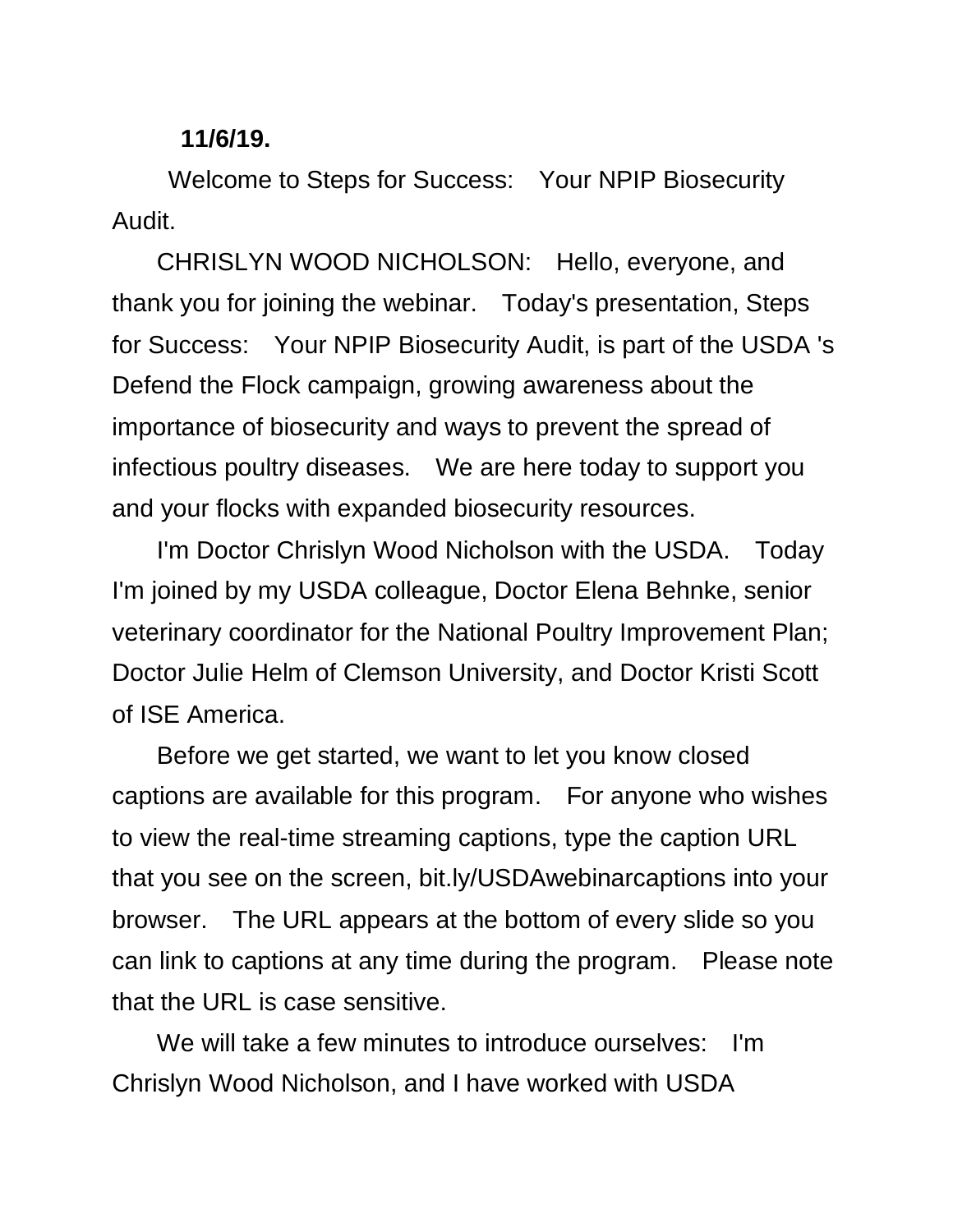veterinary services for the past 15 years as a poultry specialist, veterinary medical officer. Mainly I work with the Low Pathogenic Avian Influenza surveillance program in District One on the east coast. I communicate with both large and small producers and other stakeholders about biosecurity and disease prevention on a regular basis. I also serve as an NPIP and compartmentalization auditor and work with Dr. Elena Behnke and primary breeder companies conducting biosecurity audits. have responded to many low path avian influenza incidents on the east coast and the highly pathogenic avian influenza outbreak in 2014/2015 as a case manager and biosecurity specialist.

Doctor Behnke, please tell us a little bit about yourself.

>> Yes, thanks, Chrislyn. I currently serve as the senior coordinator of the National Poultry Improvement Plan. One of my roles is to guide our official state agents like Doctor Julie Helm to manage the NPIP program in their individual states. Nationwide and in Puerto Rico, the NPIP has participants that represent around 7.7 billion birds and offers testing programs for different types of poultry breeders and commercial poultry.

The program for today's focus centers on biosecurity. And prior to my time at NPIP, I worked in different companies within the poultry industry as a veterinarian in charge of biosecurity programs for several thousand birds. As senior coordinator I draw on these experiences to help states assist their companies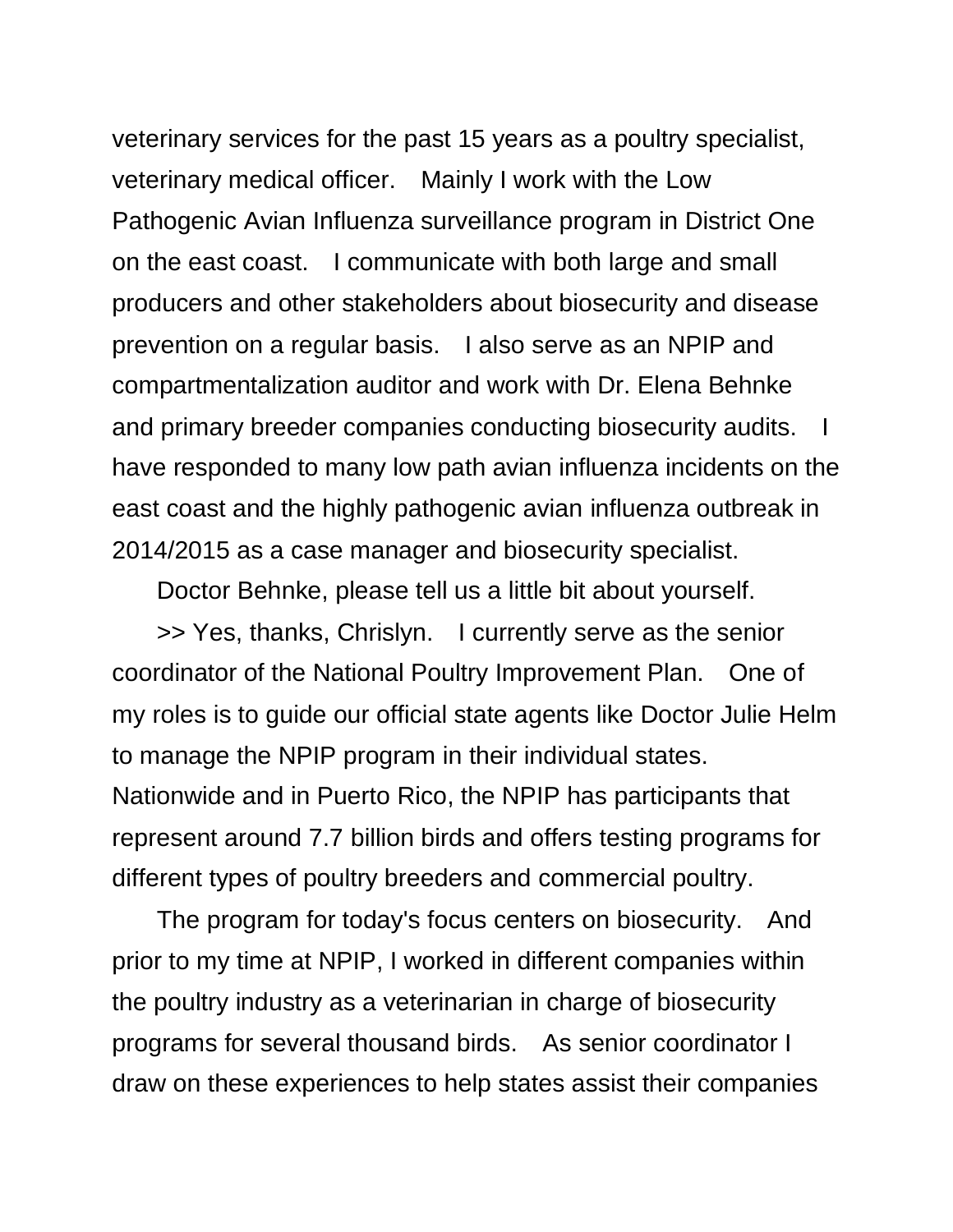with program implementation, I'm glad to be here today.

CHRISLYN WOOD NICHOLSON: Thank you, Doctor Behnke.

Doctor Helm, thank you for joining us from Clemson University. Please tell us about your background and your work in the State of South Carolina.

JULIE HELM: Thank you, Chrislyn. This is Julie Helm, and I'm a poultry veterinarian for Clemson Livestock Poultry Health known in the state as the Biosecurity Queen, but I'm actually the NPIP official state agent, or OSA, for South Carolina. I have coordinated the NPIP program for 23 years. I'm happy to join you today along with the APHIS team.

CHRISLYN WOOD NICHOLSON: Thank you, Doctor Helm. And Doctor Scott, thank you for participating. Please tell us about yourself and your role at ISE America.

KRISTIN SCOTT: Thank you, Chrislyn, my name is Kristi Scott, I'm a production poultry veterinarian for ISE America, which is a commercial table egg layer company. In several states I oversee the health and welfare of approximately 6 million layer chickens. Prior to this I worked for a broiler company, and then a turkey company. I have been in my current position for approximately 17 years, and I'm happy to be with y'all today. Back to you, Chrislyn.

CHRISLYN WOOD NICHOLSON: Thank you, Doctor Scott.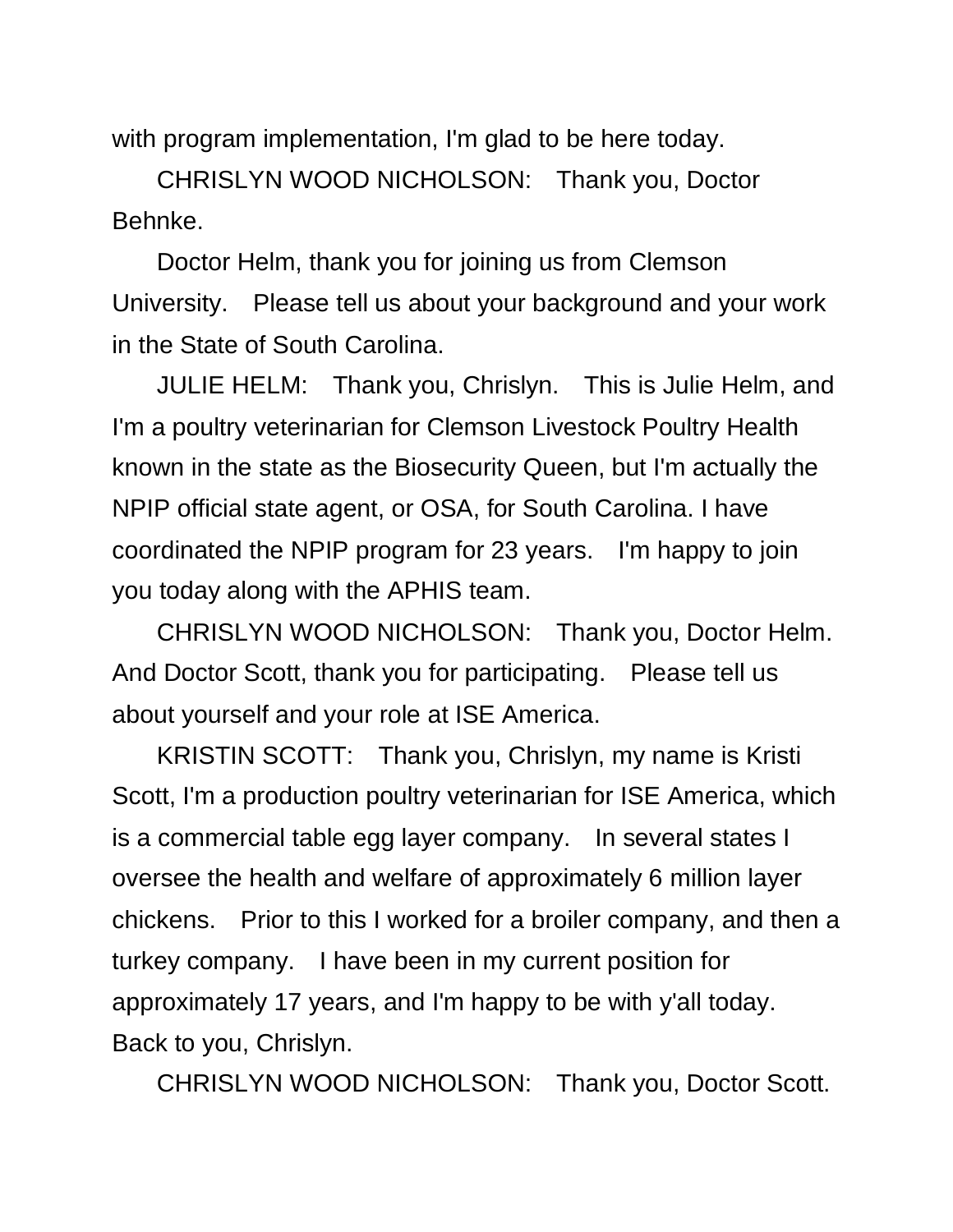Our goal today is to provide information about the status of the NPIP ruling and provide information for flock owners who will be required to participate in NPIP audits. We will cover an overview of NPIP audit requirements, preparing, reviewing, and revising biosecurity plans, and USDA resources.

Please feel free to submit questions by clicking the Q&A button located at the bottom of your screen. APHIS and our guest veterinarians will answer all questions after the webinar has concluded. The Q&A will be posted along with the recording of this webinar on the APHIS website.

Be sure to follow the Defend the Flock campaign on Facebook and Twitter to find out when the Q&A and recording are available. We will share those on-line discussions at the end of the webinar.

Doctor Behnke, will you start us off with a review of NPIP?

>> Yes, I will be happy to. The NPIP is a voluntary cooperative program through which state, federal, and industry officials work together to approve and use new diagnostic technology for poultry improvement in the country. The NPIP provisions and program standards contain the rules for participation, and biosecurity is an integral part of the requirement. In fact, standard C in the program standards is devoted entirely to sanitation, with special attention to house design and construction, equipment and vehicle cleaning and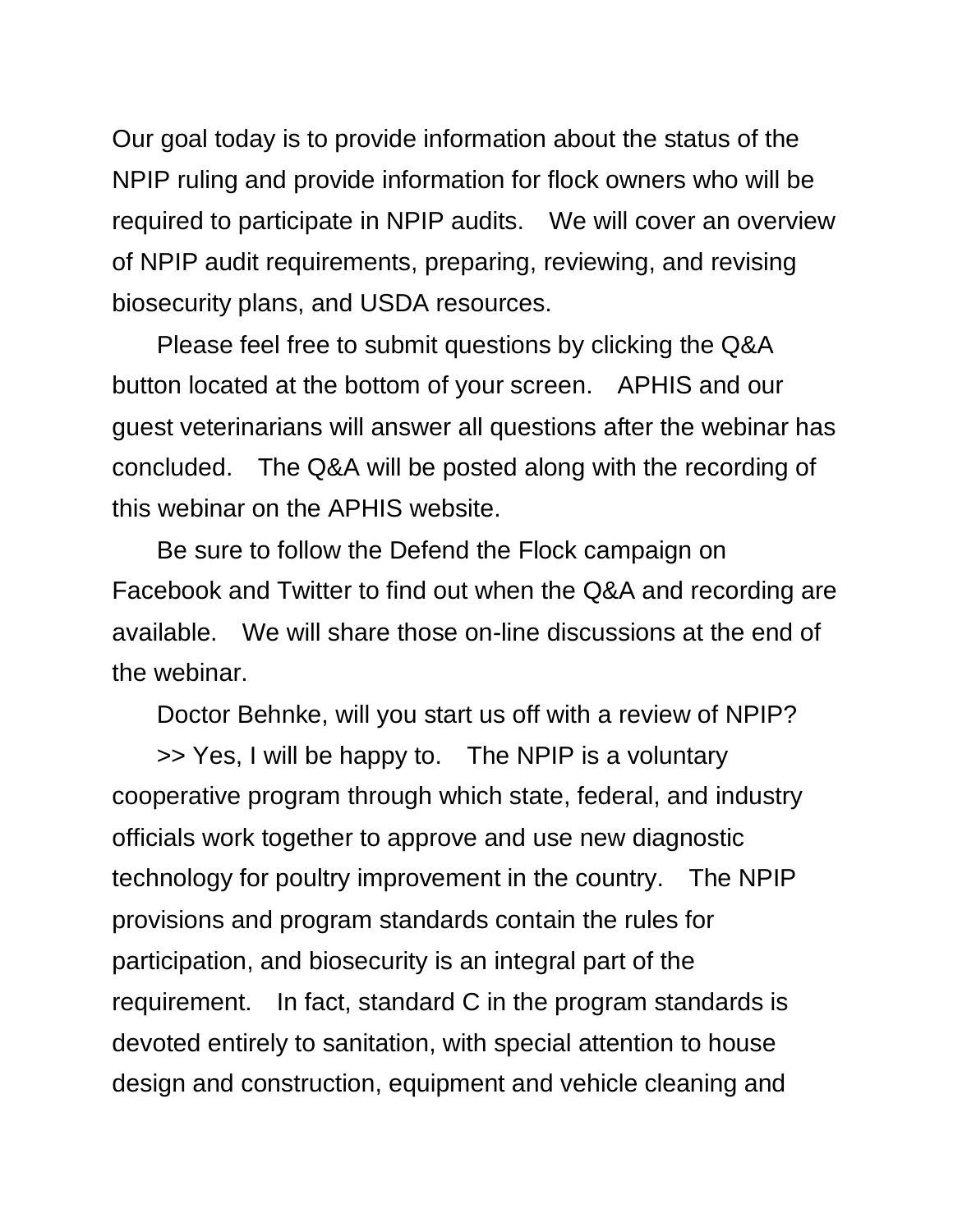disinfection, and hatching egg sanitation.

NPIP participants can earn certifications by following biosecurity standards and by monitoring and testing their flocks which demonstrates freedom from diseases. Classifications like pullorum typhoid clean and H5/H7 avian influenza monitored are important for both domestic and international trade recognition.

Currently the NPIP has official certifications in three disease categories: Salmonella, mycoplasma, and avian influenza.

Now, NPIP programs for avian influenza are surveillance based for low pathogenic avian influenza, however, highly pathogenic avian influenza is considered a foreign animal disease. In fact, the devastating highly pathogenic avian influenza incident in 2014 through 2015 that was concentrated in the upper Midwest was the most expensive animal health incident recorded in US history at almost a billion dollars spent in response to indemnity activities alone. The HPAI interim rule on indemnity payments went into effect in February 2016 in response to that costly incident. The final rule was published by the USDA in the fall of 2018. The NPIP 14 biosecurity principles in essence provide a framework for producers to successfully meet these new indemnity eligibility requirements specified by the rule. Epidemiologic analysis reports from the HPAI event in the Midwest has identified certain risks factors that contributed significantly to the spread of the virus. The NPIP 14 security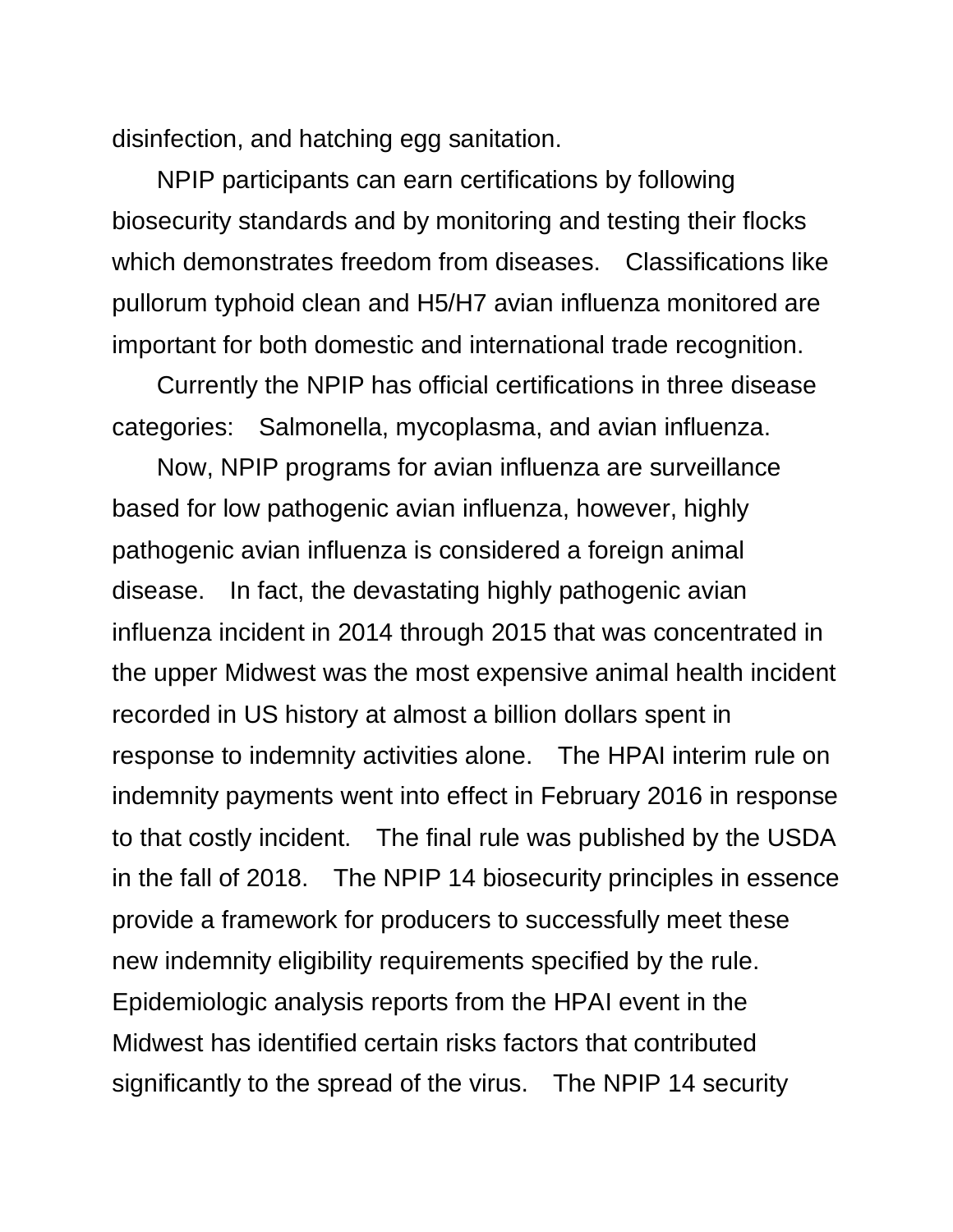principles were developed with these risk factors in mind with extensive input from all segments of the poultry industry, including large and small private companies, researchers, states, and the federal government.

The thought process was that by incorporating these 14 points, future viral spread could be halted more quickly. Furthermore, the groups wanted to ensure that indemnity monies were not awarded to complexes in which biosecurity was deficient or absent.

Participation in and compliance with the 14 biosecurity principles allows companies and their growers to follow a general consensus guideline that demonstrates substantial effort to control diseases. Simultaneously, the program allows flexibility to fit various types of operations. A benefit for participation is that having a solid biosecurity plan helps control other diseases besides just avian influenza. For producers that meet certain size requirements to be eligible for indemnity, biosecurity plans must address all 14 of these principles. And those size requirements are listed here.

For example, layer flock participants need to raise more than 75,000 birds in a year to be subject to the final rule. Remember, participation is voluntary. I mentioned in the previous slide that one advantage of complying with the 14 biosecurity principles is generalized disease control. Another advantage is that, should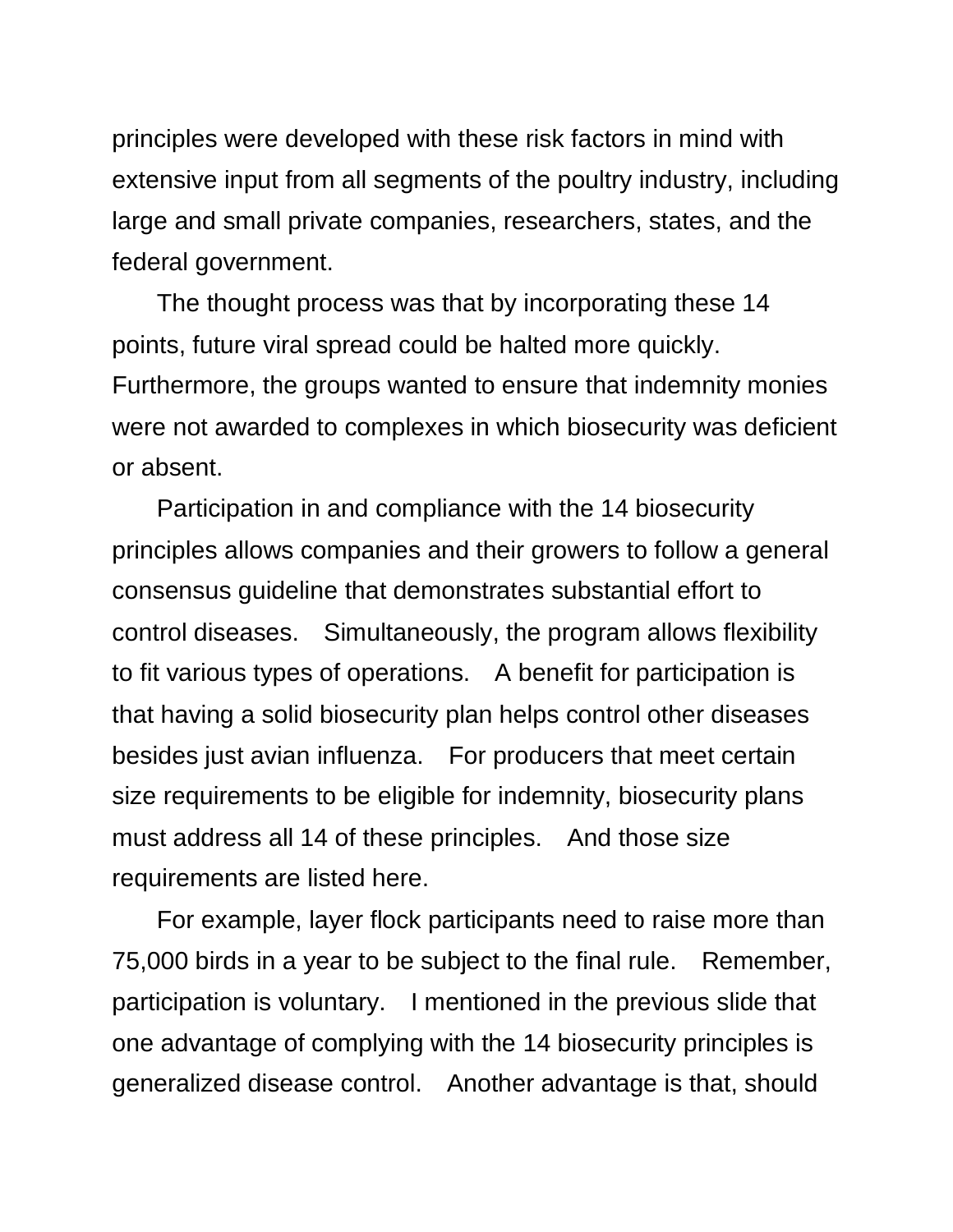your operation be unfortunate enough to experience a high path event, your company would now be eligible to receive money for indemnity. You may notice that certain smaller operations are exempt from participation, which is similar to the low pathogenic avian influenza program in the NPIP. Smaller operations may still find considerable value in getting involved, however, and these small flock owners may still be eligible for indemnification.

This timeline shows in detail that the high path interim rule became effective in 2016, which was later adopted and published as a final rule in August of 2018, with an effective date of September 14, 2018.

To give you a greater appreciation for the 14 points, the development stages took about a year from the middle of 2015 to around the middle of 2016, and the final version passed with a unanimous vote from all sectors of the poultry industry at the NPIP's 42nd Biennial conference in Washington State in September of 2016. A corresponding audit tool was developed over the course of the next nine months, again, with widespread input from the poultry industry and from states. The NPIP trained states on the implementation of the 14 points in May, 2017. Ever since, states have been working with their companies and growers to ensure compliance.

The expectation is that all eligible parties wishing to be considered for high path avian influenza indemnity will comply no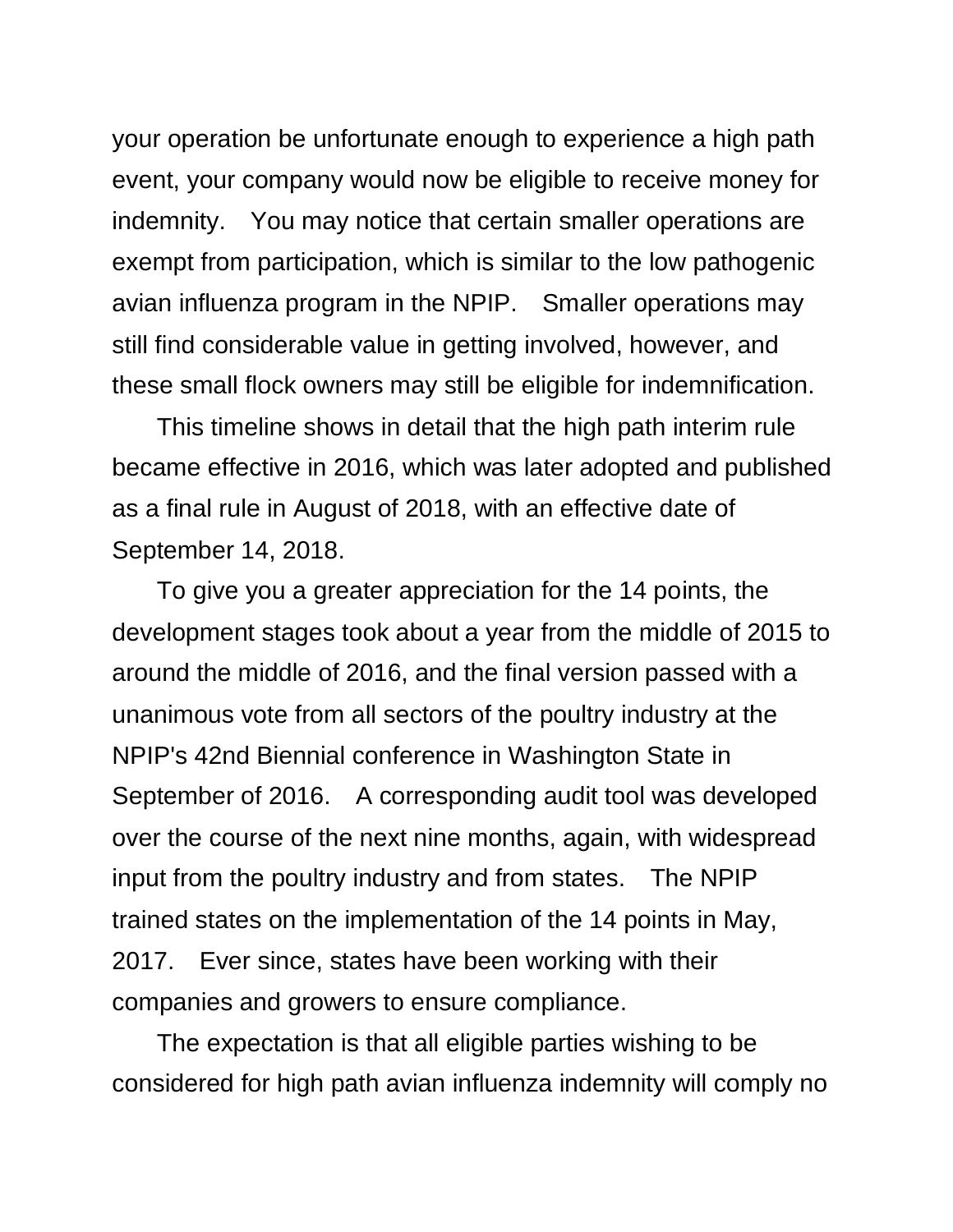later than September of 2020, which offers a two-year grace period from the date the final rule became effective. The 14 biosecurity principles are incorporated into the NPIP's program standards, standard E, which can be found on the NPIP website at WWW.poultryimprovement.org. Now I will turn it back to you, Chrislyn.

>> Thanks, Doctor Behnke, great summary. Now I'm going to turn the presentation over to Doctor Helm and Doctor Scott for discussion of biosecurity plans and preparing for the NPIP audit.

>> Thank you Chrislyn, this is Julie, and I will be covering the list of the NPIP 14 biosecurity principles. As mentioned, the poultry industry supports these principles and has taken ownership in developing the very best biosecurity programs for their operations. The first 13 principles on the list were identified because they represent the greatest risk factors for transmission of Highly Pathogenic Avian Influenza between the farm. These 13 principles are also the components being included in your biosecurity program and will be audited by looking at your biosecurity plan and how you implement your program. These include biosecurity responsibility, training, Line of Separation, Perimeter Buffer Area, personnel, wild birds, rodents and insects, equipment and vehicles, mortality disposal, manure and litter management, replacement poultry, water supply, feed and replacement litter, reporting morbidity, the number of sick or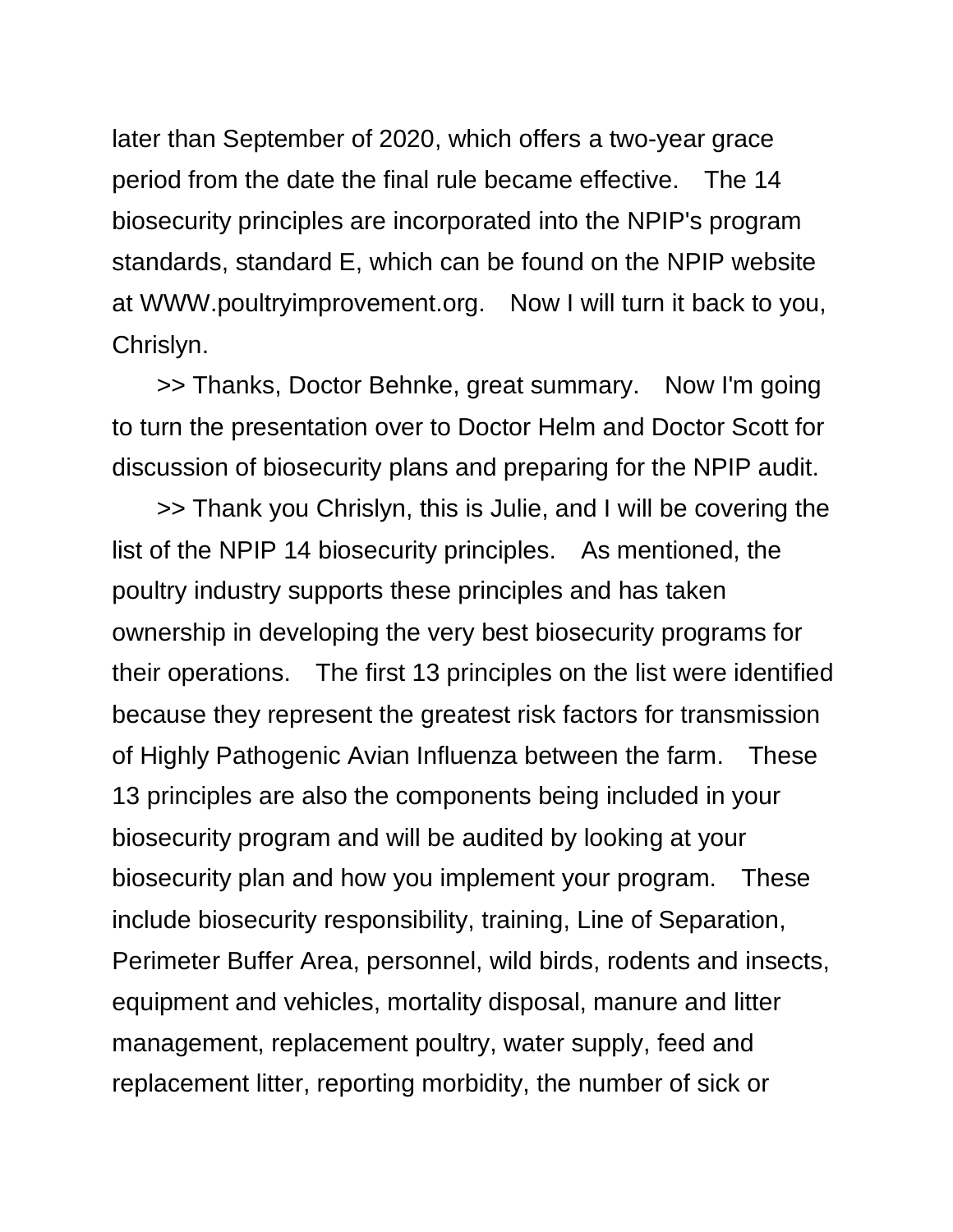affected birds, and mortality, the number of dead birds, and finally, auditing.

Once again, the expectation is that all NPIP participants will be in compliance by September of 2020. You may be able to do a mock audit with your own official state agent, and we recommend that you reach out to them to inquire about this opportunity.

So, what is the NPIP biosecurity audit? This is a desk or paper based audit performed in the office and not on the farm. The audit checks that you are in compliance with your biosecurity plan. It may find areas that you need to improve on. Passing this audit is required to be eligible to receive indemnity or money for the market value of your birds who died from a high path AI infection.

Kristi and I are going to discuss how we would perform the audit South Carolina, using Kristi's egg laying company as an example. Kristi also has facilities in other locations, and she will be giving examples of how it might be handled in other states with different farm situations. Some of the examples we are given may not apply to you exactly, but most are similar for egg layers, broilers, and turkeys.

So, some pro tips for a smooth audit. Who needs to be there? When I show up for an audit, this is who I expect to be there: At a minimum, the biosecurity coordinator needs to be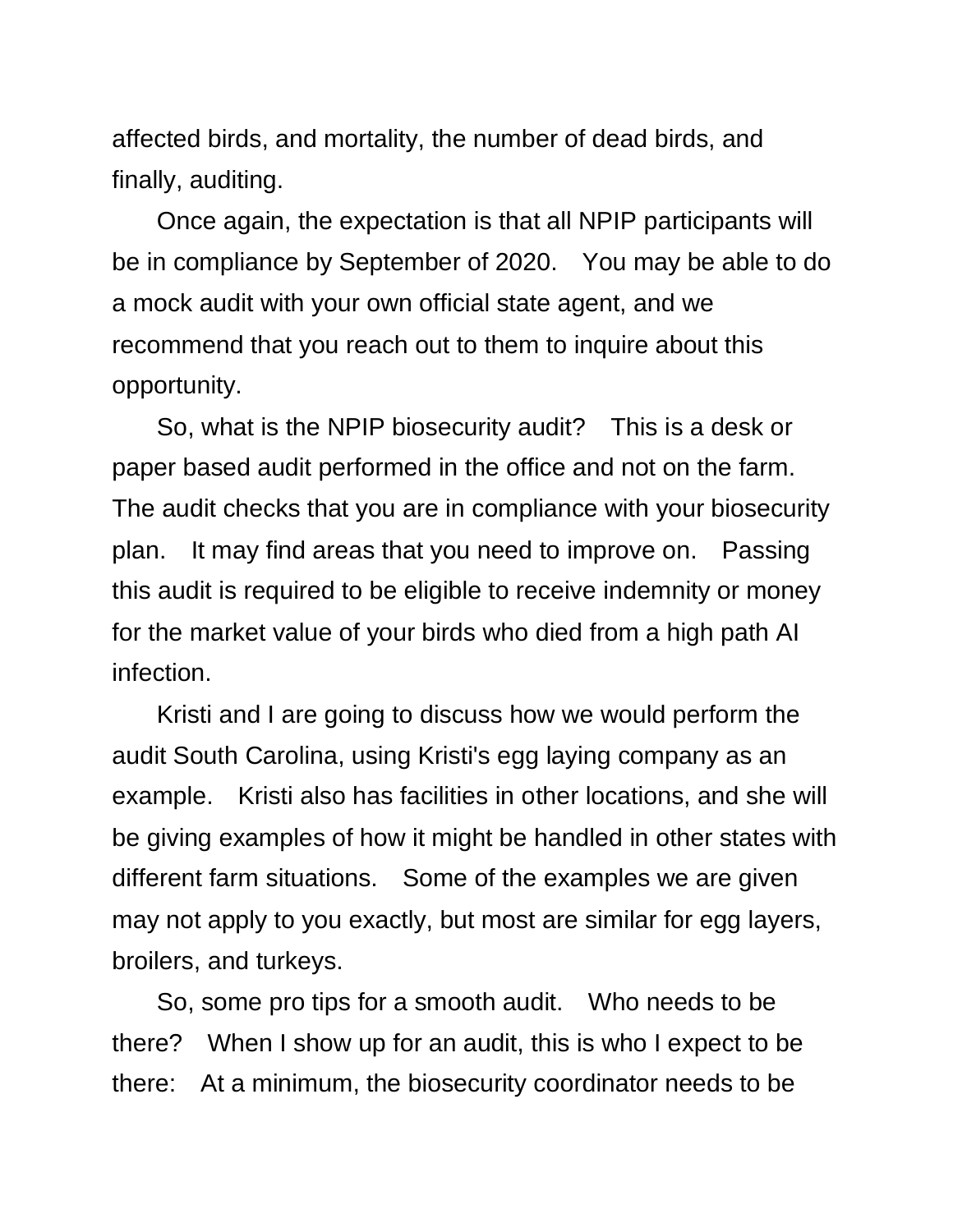there. In South Carolina, I'm choosing to do my audits in person with each company, but this is not required. Other states may perform this audit through e-mail, mail, and discussions over the phone. Kristi, who is your biosecurity coordinator, and how do you organize this for your companies located in several states?

>> In my program, I'm the biosecurity coordinator. But with having multiple states, what I have done in my plan is I have named myself as the biosecurity coordinator overseer, and then I have individuals that are located in all the other states as the individual biosecurity coordinators for those locations.

And besides the coordinator, there may be other personnel and caretakers involved during the audit who also help implement the biosecurity program.

>> What records are needed? The records you should gather to have available for the audit include your biosecurity plan and any other documents or records that support the implementation of your plan. Remember, we are not going out to the farms to see this in action.

Kristi will give examples of documents and records as we go through each of the different principles. Principle one is biosecurity responsibility. The biosecurity coordinator is responsible for the development, implementation, maintenance, and ongoing effectiveness of the biosecurity program on the farm, production site, production complex, or at the company level,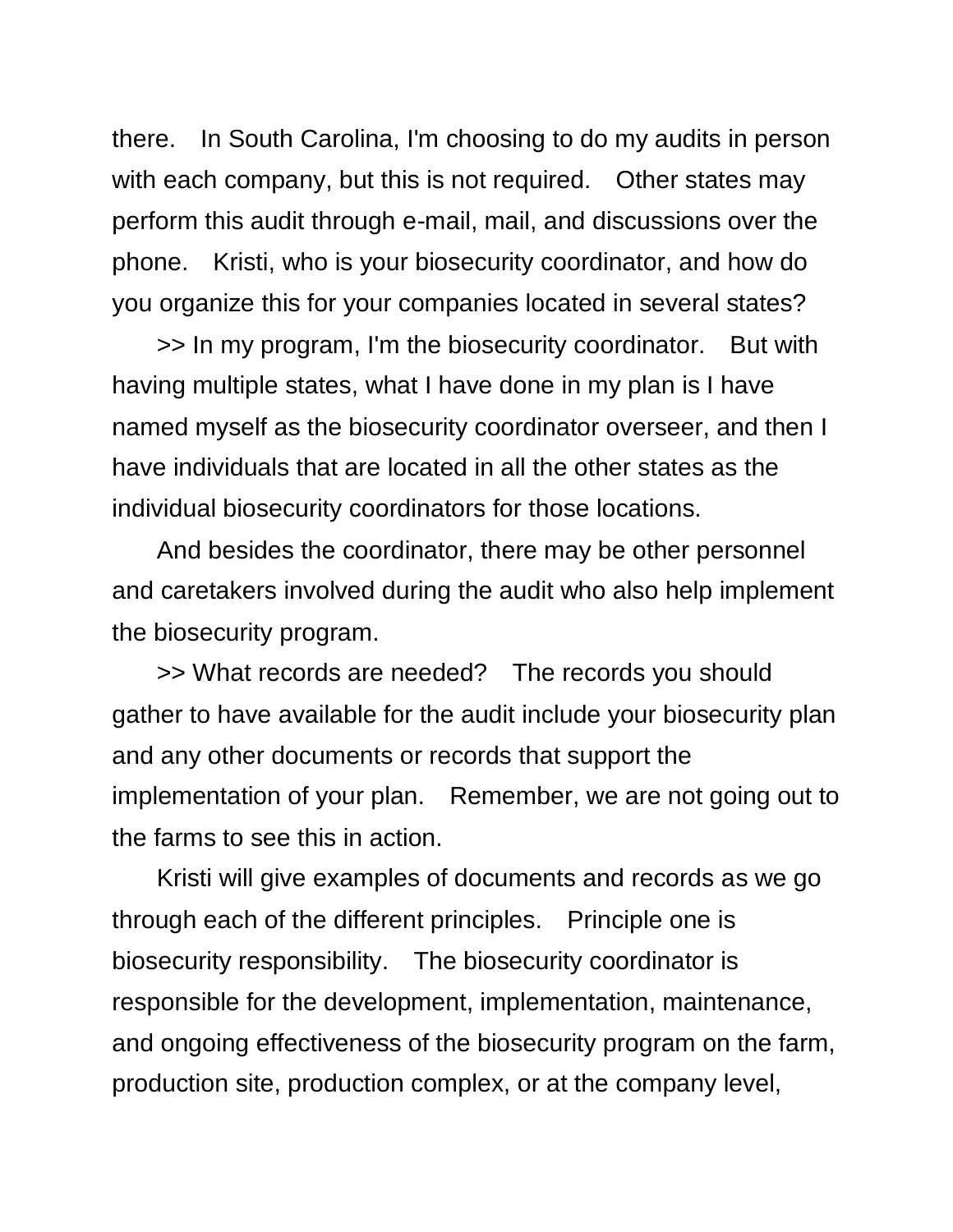depending on the type of operation and how you write it within your plan. The biosecurity coordinator must be knowledgeable in the principles of biosecurity, must be responsible for implementation of the biosecurity program with personnel and caretakers, and must review the biosecurity program at least once per the calendar year, and revise the plan as necessary. Kristi, as the biosecurity coordinator, what are your key areas in your plan?

>> A biosecurity plan needs to be site specific, and I define in my plan what site specific means. It can either be at the farm level or complex wide containing several different premises. I have a master biosecurity plan that is the same for all of my facilities in all my states, then the supporting documents are used and are unique to the location. And every location has its own risk level that needs to be taken into account. For example, there's a higher risk with migratory birds in the northeastern farms as compared to my South Carolina farms. Unique to the farm is the records and how those records will be used, kept, and stored either electronic or paper. But they should be maintained for at least three years. And as you will see, everything goes back to training.

All 13 principles relate back to training in one way or another. But most importantly, for writing a plan and passing an audit is not to write what you think the auditor wants to hear, but to say what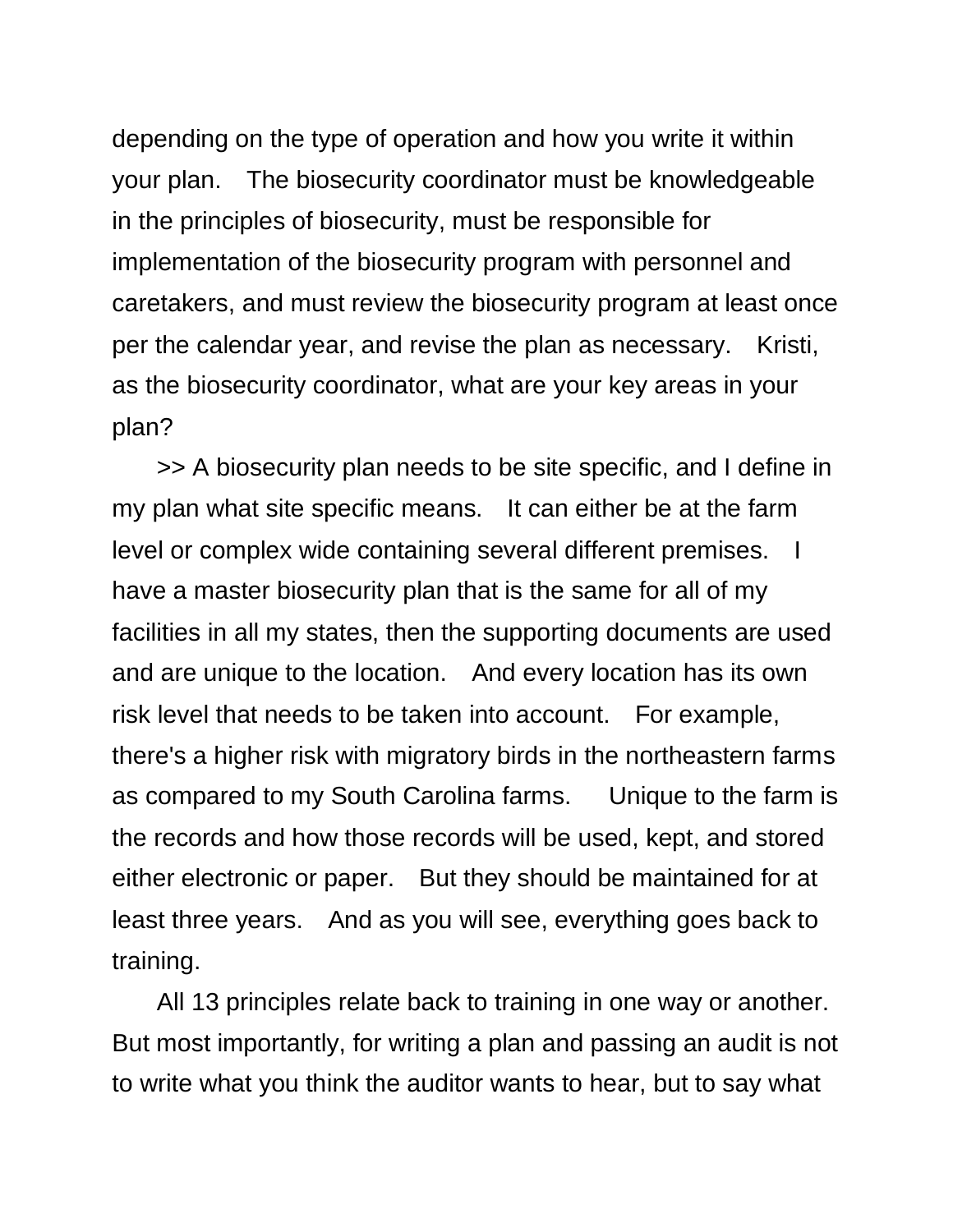you do and do what you say.

Principle 2 is training. The training materials need to include farm site specific procedures as well as company or complex wide procedures. Documentation is needed that all the poultry owners or caretakers who enter the Perimeter Buffer Area, and that's the outer area of the farm site, have completed biosecurity training at least one time per calendar year. This also includes new poultry caretakers that are trained at hire.

Kristi, what type of records would you show me for this?

>> I would show you training logs where the poultry caretakers, which includes my contract growers and my company employees, have attended and signed off on a training session on biosecurity. I would also have what topics were included in the training attached to the training log. This training is also part of our new hire package where the new employees sign off on the policies, and we then keep a copy of this in their personnel file.

Principles three, four, and five are about the Line of Separation, the Perimeter Buffer Area, and personnel. In principle 3, I have to either describe or illustrate the boundaries of the Line of Separation or the LOS around my farm. I choose to do this with an illustration within my farm specific plan. In this picture, the blue lines shows the boundaries of the LOS. This blue line follows the outside walls of the chicken house and the egg conveyer belt between the houses. The same idea is true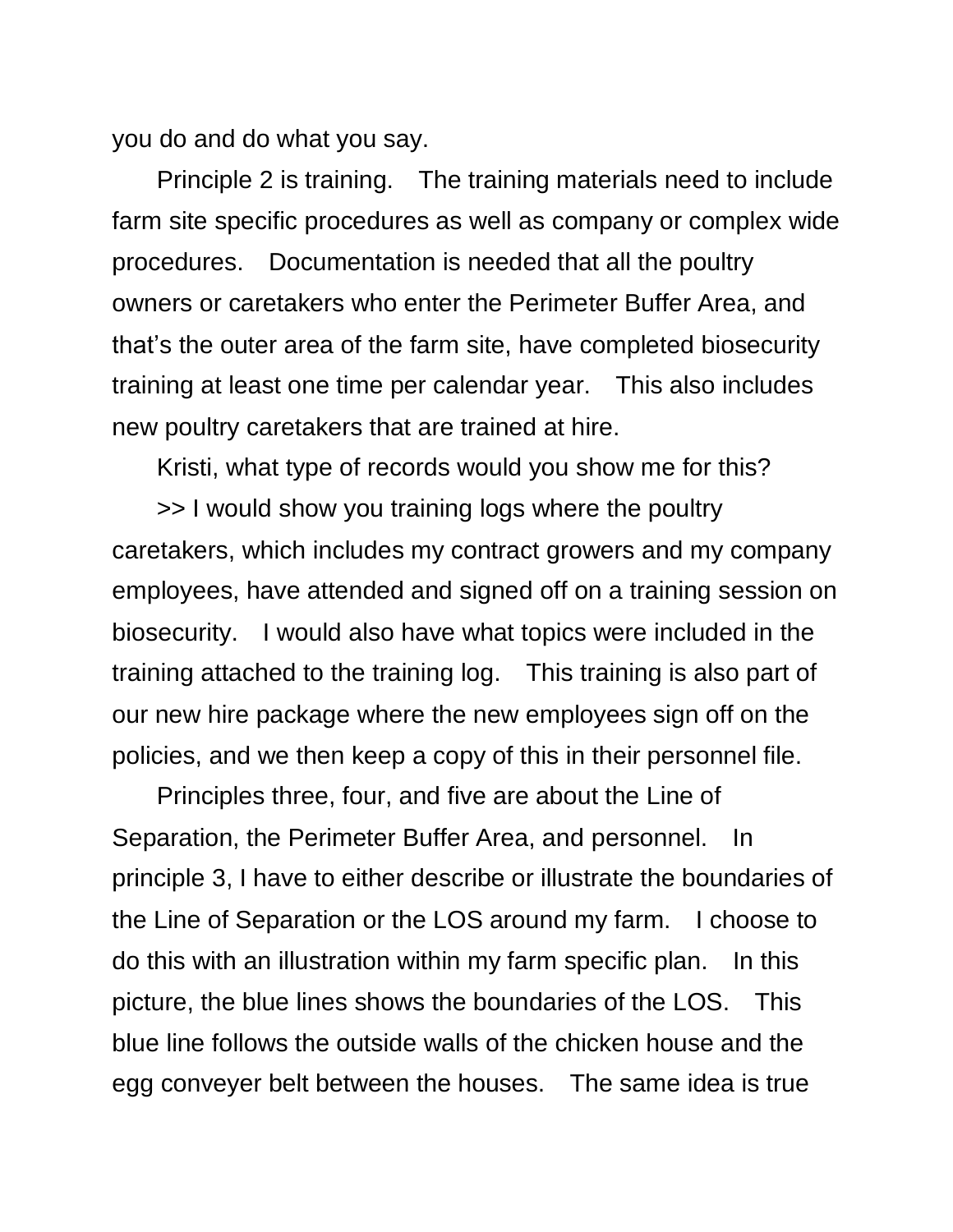for principle 4, the Perimeter Buffer Area or PBA, which I think of as the functional working area around the farm. I illustrate the PBA boundary with a red line. The PBA can get modified when birds move in and out and manure moves out and some other situations.

>> There are also procedures that are clearly laid out in your plan for caretakers, visitors or suppliers, crossing the line of separation or the Perimeter Buffer Area.

Kristi, what can you show me to prove this is being done?

>> I would give you our procedures on our Danish entry and how we enter the bird houses.

>> What do you mean by Danish entry? Can you give an example of that?

>> In our Danish entry procedures, it would be on how to enter the houses. So when entering, you would enter through a designated door into a dirty zone, sit on a bench, and either remove your outside shoes or put on shoe covers, taking caution not to place your feet back on to the floor of the dirty zone. You would swing your legs over and stand in a clean zone if you are using shoe covers. If you are using farm designated shoes, then you would walk in socks over to get those shoes, and put them on. And then you would put on your coveralls or your company issued coveralls or farm clothing, and then put on a hair net or farm dedicated hat or bandanna. You would sanitize your hands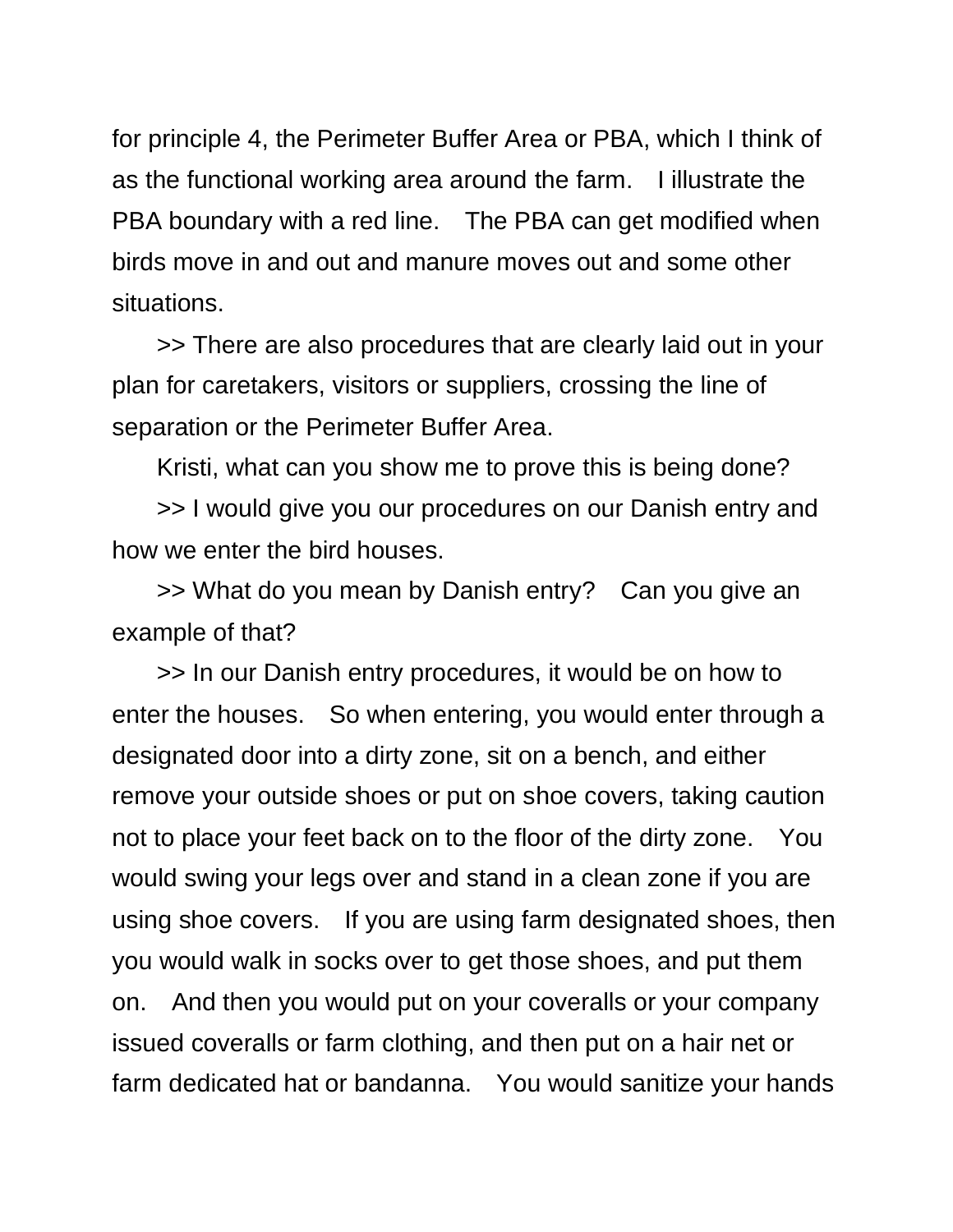and anything else that you are going to be bringing into the barn, like any tools or phone or scissors, or anything like that. You would enter the barn after stepping through any designated foot baths. When you are exiting, you would also follow these same kind of procedures by exiting into a clean area, remove your coveralls. You are going to throw away anything that's disposable, and then put anything that can be put into a laundry bin or stored for later use, like a hat or bandanna, in a cubby that is to be used later. You are going to walk over to a bench and swing your legs over after you've taken off those show covers, and leave them on the clean side.

You are going to walk over to the outside, sanitize your hands, and any equipment that was brought into the barn. I then also show you the training that we have done for the people that have to go through this Danish entry.

Principle 5 is details about biosecurity procedures and personal protective equipment, or PPE, for site dedicated personnel and non-farm personnel and give an example of that in your Danish entry. It also includes what procedures are to be done if personnel have had exposure to other poultry and avian species in order for them to reenter the Perimeter Buffer Area. How do you handle this?

>> I would give you our visitor log, and that includes the visitor's name, the visit date, who they are there to see, and a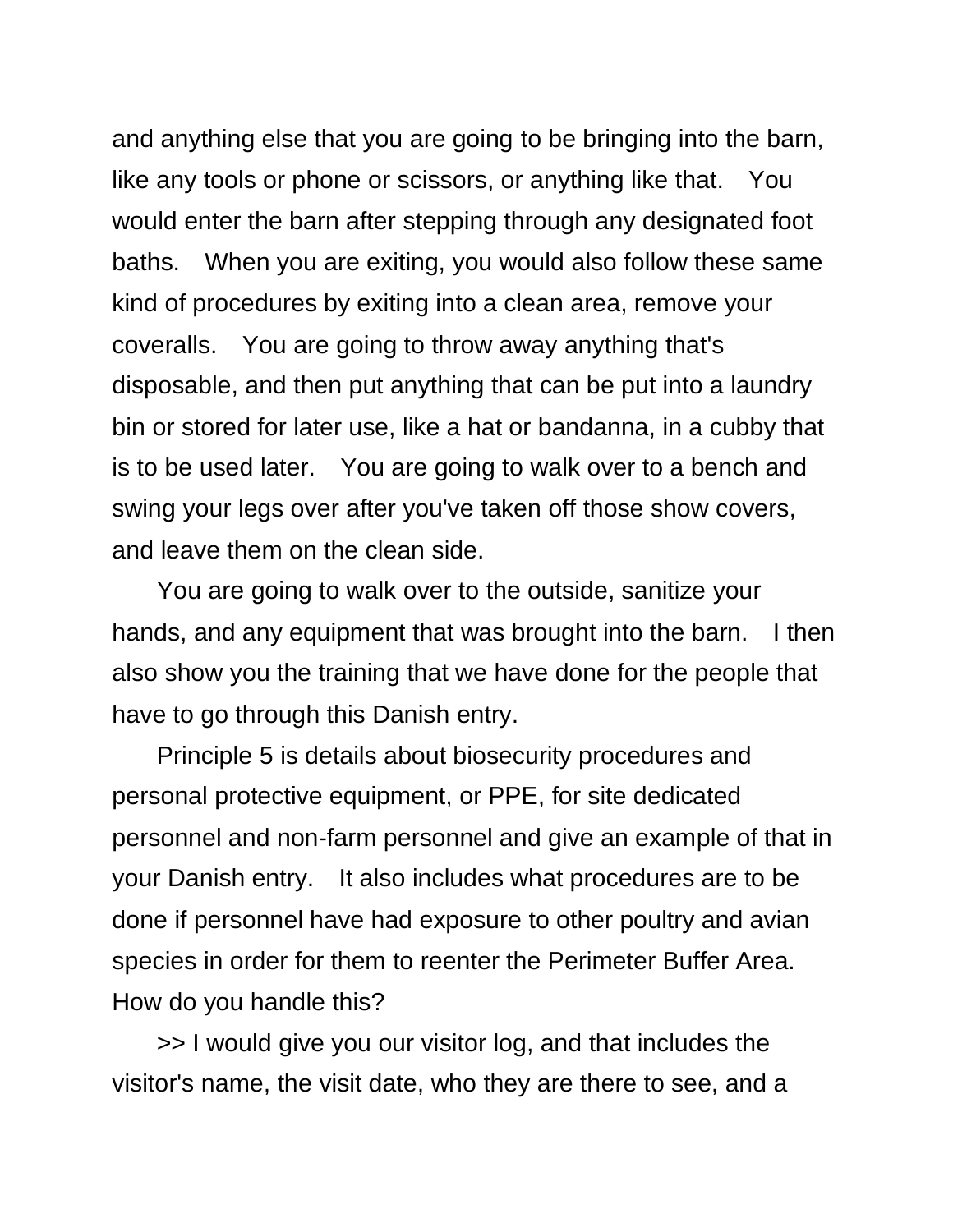statement that if they had exposure to any birds within the last 48 hours, they are to report it to the person they are visiting so that we could stop them from going into our area with poultry. would also show you in our plan the policy for personal protective equipment we use to enter the perimeter buffer area for our visitors and our employees.

>> Principle 6 is asking about pets. What control measures do you have to for wild birds, rodents, and insects in your biosecurity program?

>> With pest control, I would go through our policy, procedure, and proof. Our policy would be in our biosecurity plan of how we are going to handle pest control in general. And then our procedure would be the details of how we are going to monitor and control for the pests. For example, we would have a written procedure of how frequently our bait stations are checked, what they are baited with, as well as where the bait stations are located. Our proof would then be the records of monitoring for these pests at the farm level. For example, our walking fly tape record, bait station monitoring record, pesticide usage log, and then training, of course, on how to properly monitor for these pests.

>> Principle 7 is about equipment and vehicles. What records can you show me that you are performing cleaning and disinfection or restricting the sharing of equipment and vehicles?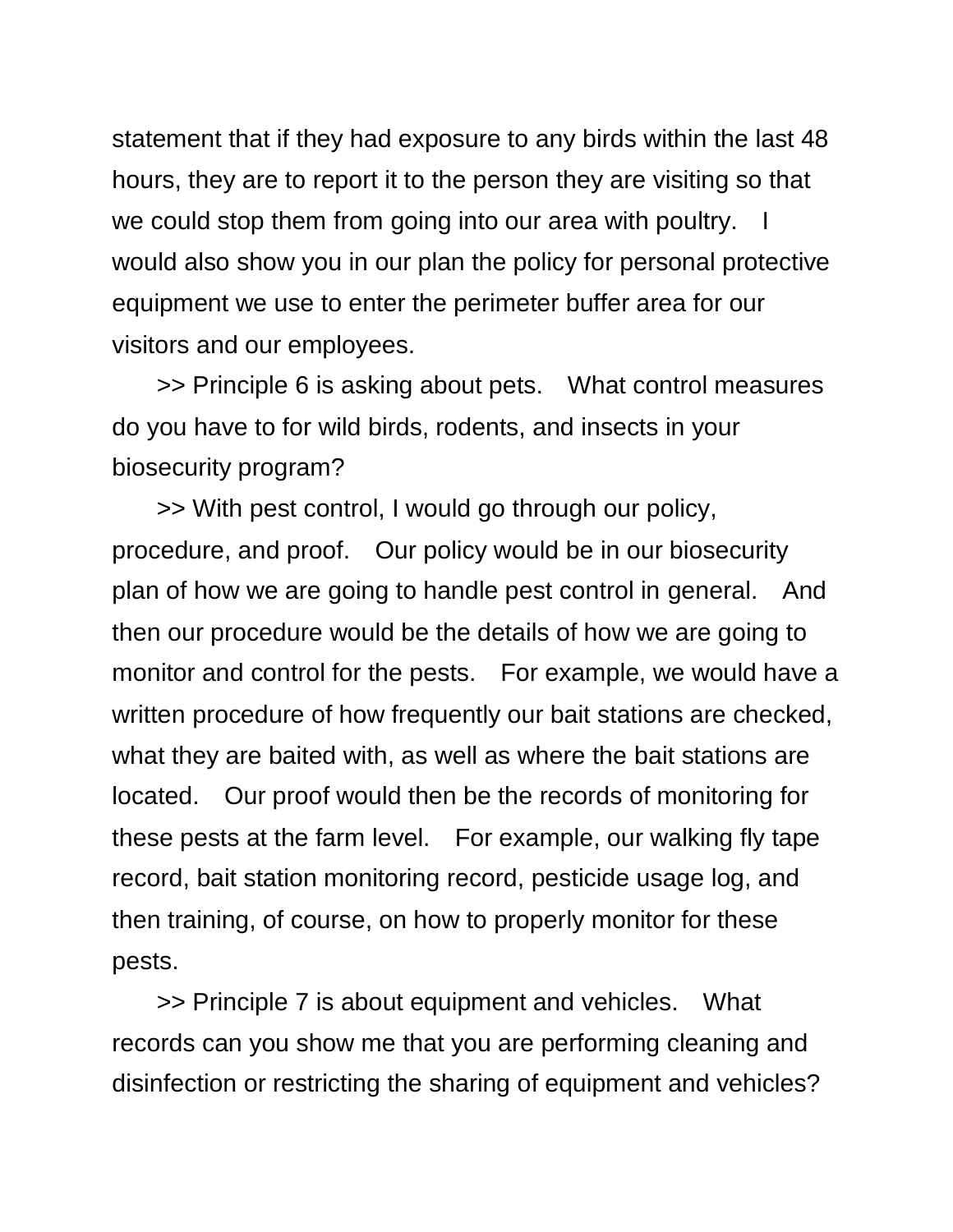>> I would show you our written procedures for equipment and vehicles moving between farms. Our policy says that the movement of equipment from poultry farm to poultry farm should be limited. But if equipment or vehicles must be moved, then we have specific instructions to follow. This procedure talks about the difference between equipment that has entered a poultry barn and equipment that has entered the farm but has not entered the barn. I would also show you past training records where this topic has been covered. My plan also includes how cleaning and disinfection may be intensified during these disease threats.

>> Principle 8 is asking about your mortality disposal plan. How would you show me that you are properly removing storing bird mortality, and what kind of pest control there is around the storage and disposal areas?

>> Each state is different on how mortality disposal is handled. I would give you the farm specific mortality plan that includes mortality management. One site might have deep pit burial and another would have composting mortality within the manure. But what they have in common is a written plan of how to handle the mortality. Rodent records around the disposal site would be bait station monitoring and pesticide usage logs.

>> Principle nine is asking how your procedures in handling manure and spent litter that limits the spread of infectious disease.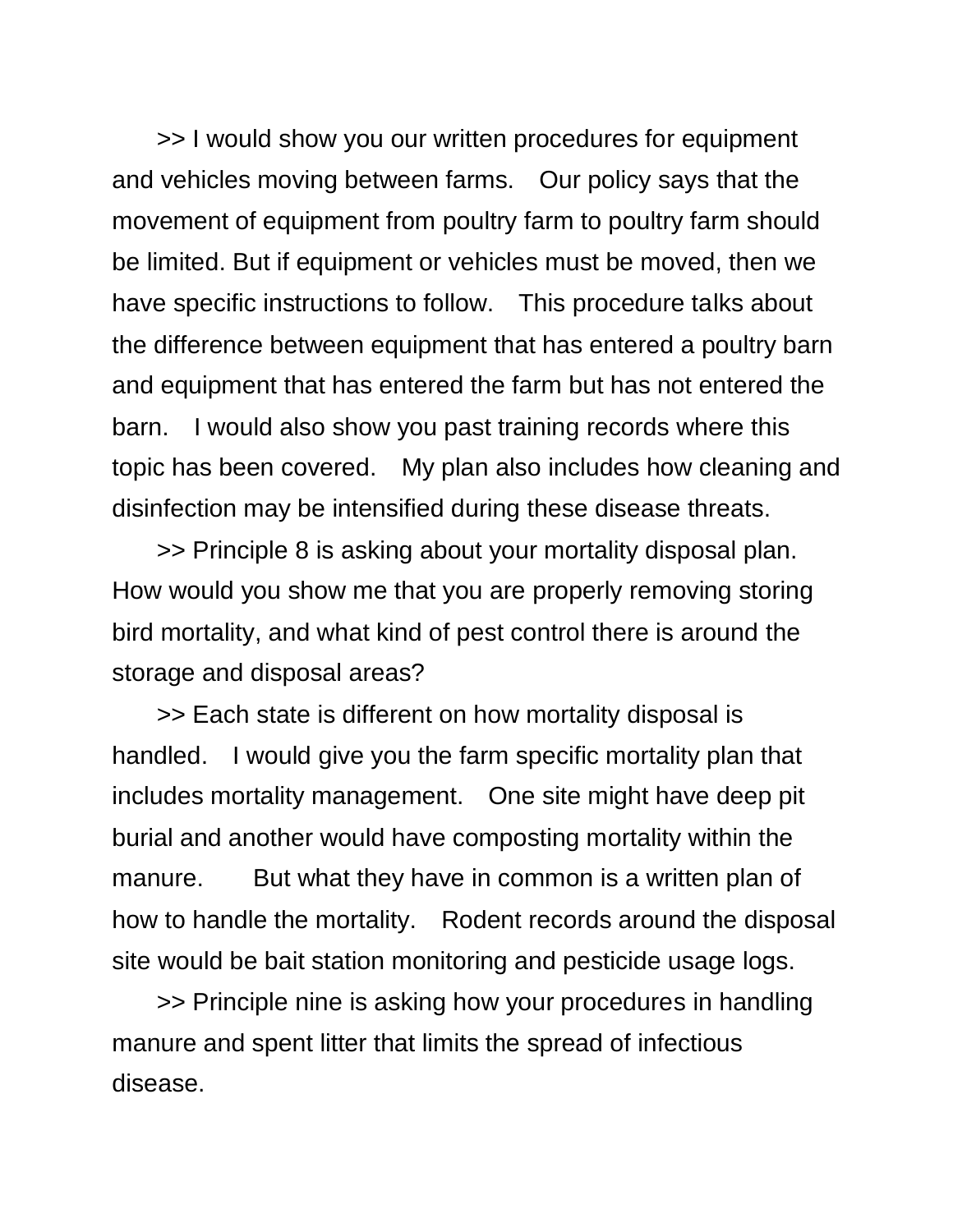>> Most states have rules governing transportation and application of manure. We are following these rules, for example, having trailers covered when hauling manure. We would prove that we are following the rule by providing our training of these laws.

>> Principle 10 is about replacement poultry. Kristi, what supporting documentation do you have showing that your replacement poultry are sourced from flocks, that are in compliance with NPIP guidelines, and that transportation vehicles are cleaned, disinfected and inspected, and what protocols do you have in place for equipment and personnel involved in transportation?

>> I have the NPIP movement forms, VS9-3, that show my chicks come from NPIP breeder flocks, and that my out of state pullets come from appropriately tested flocks. For in-state movement, I have disease testing documents. I also have letters of guaranty from the live haul company that the transport vehicles will be cleaned and disinfected prior to move. When birds are moved, our service person visually inspects that transport vehicle and documents that on an animal welfare form that I can show you.

>> Principle eleven applies to water used for drinking, evaporative cooling, and cleaning surfaces. Kristi, where do you source your water from?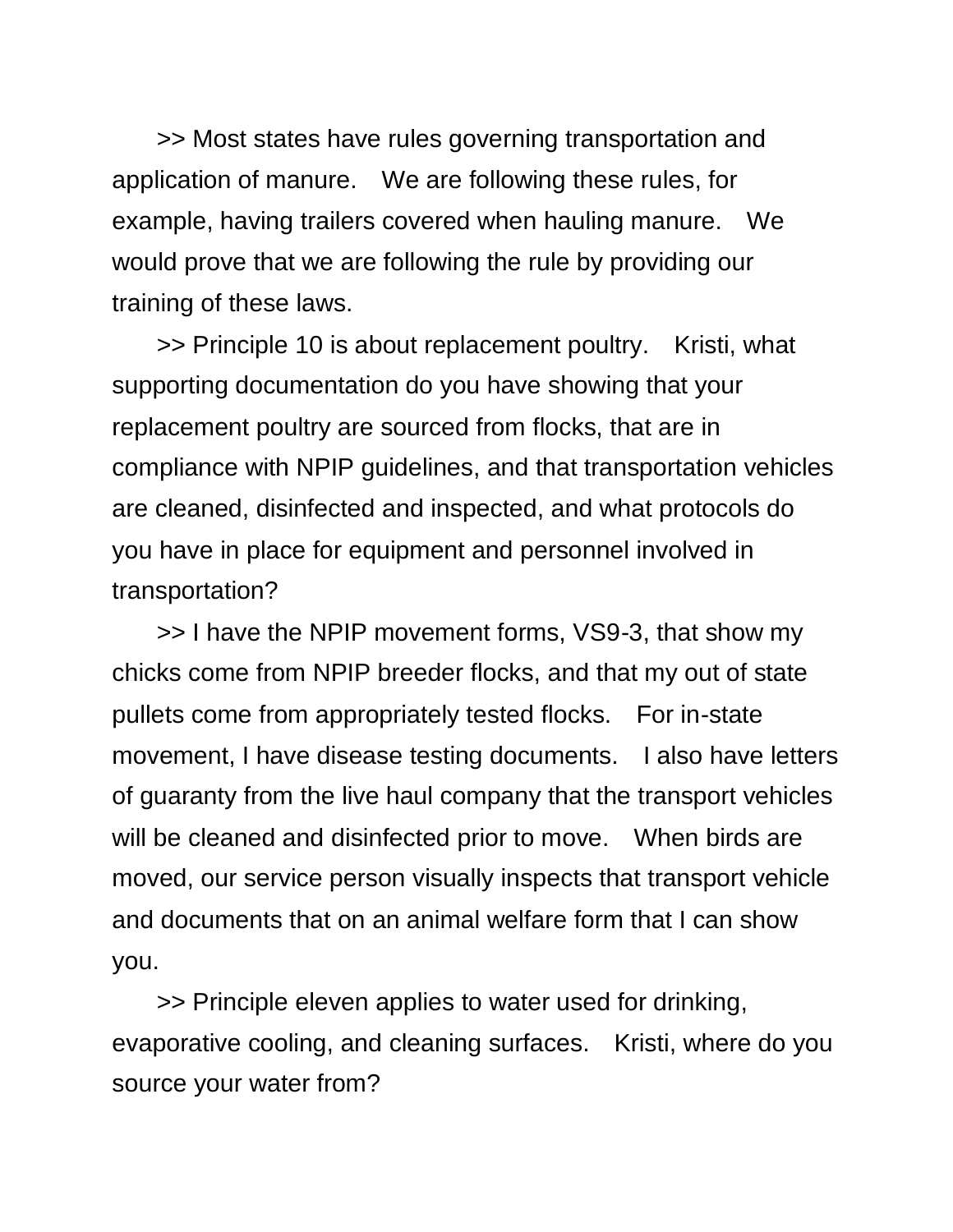>> That's easy. Our water is from deep wells on all our farms, and that is stated as a requirement in our plan. And yes, that is a simple answer to this question, if your water is from a contained supply, such as a well or municipal system. However, if your drinking or evaporative water comes from a surface water source, then I would be looking for water treatment records. For surface water being used to clean or flush other surfaces, I would need to see our records showing subsequent disinfection after this is employed.

>> Principle 12 is about feed and replacement litter and how it is stored and maintained to limit exposure to wild birds, rodents, insects, and other animals. Kristi, do you use litter and have litter storage in your table egg facility?

>> Believe it or not, in our cage free sites we do use a small amount of litter. In our program we have litter delivered in bags directly into the house so there's no need to store it. I understand this would be completely different for other types of poultry operations such as broiler and turkey farms. For other companies who use litter, I would be asking for their procedures and documents on how they performed it.

>> For your feed, how would you show me that you were storing feed in a manner that limits contamination by wild birds, insects, and other animals? And how do you address feed spills outside the line of separation but within the Perimeter Buffer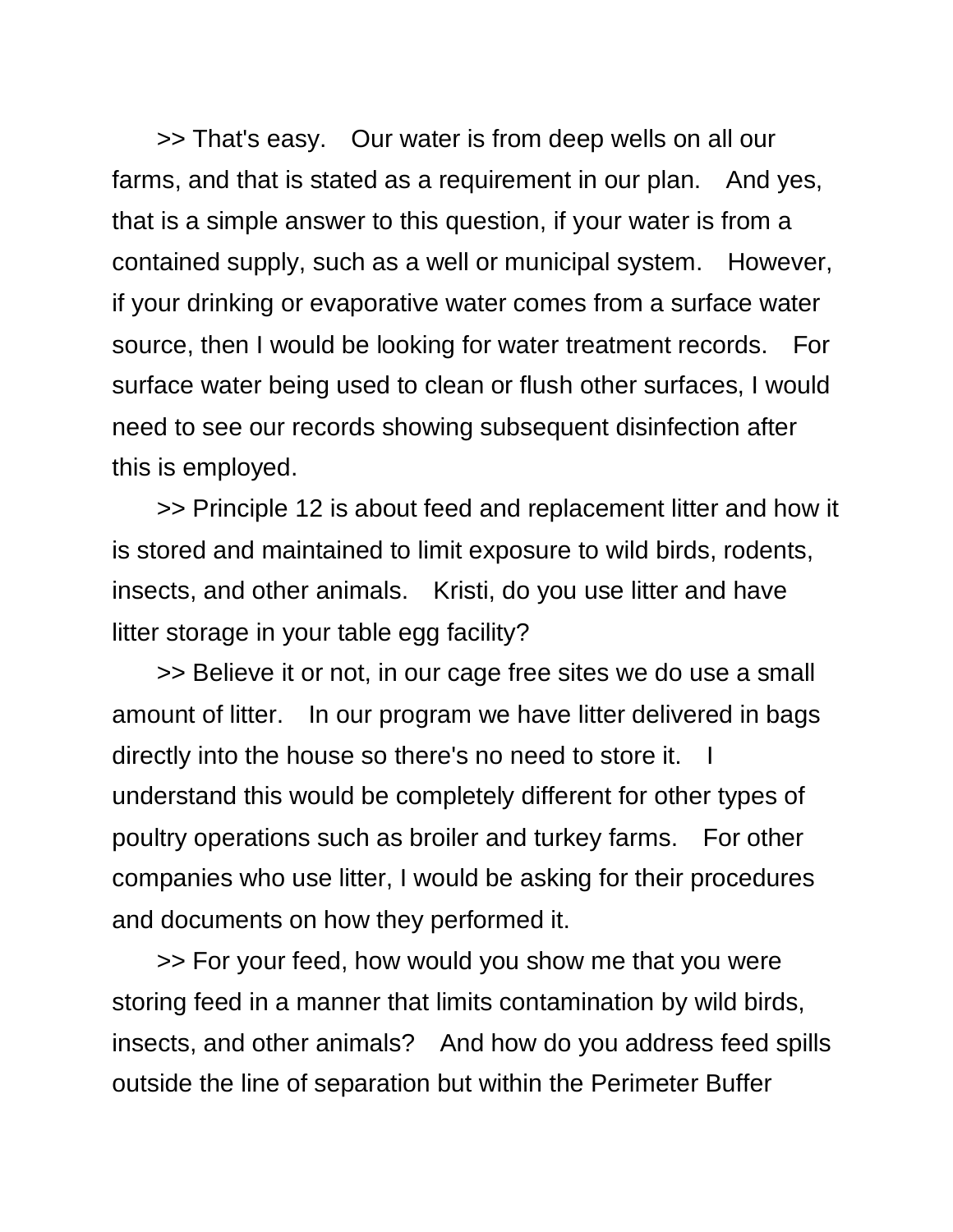## Area?

>> I would show you in our program that we have a procedure for the feed bin lids to be closed after the feed is delivered. In the same program, feed spills are addressed, and they are to be cleaned up in a timely manner. The weekly service report looks for feed spills and other feed bin lids, I would be showing you that as well. I could also show you training records where this topic was covered.

>> Principle 13 is about reporting elevated morbidity and mortality. Kristi, what type of records would you show me that you would know your morbidity or mortality is above expected levels, and how would you report this to responsible authorities, and how take actions should you suspect a reportable disease agent?

>> Every day mortality is reported on the farm. Within our company we have a critical alert communication system that notifies certain people within the company if there's a problem such as an increase in mortality, I'm one of the people that is notified if there is an increase in the number of sick birds or if mortality increases. As a veterinarian, I determine if samples or birds need to move on to the diagnostic lab for testing. In one of my programs, I have a list of the different state agencies that would need to be contacted in the event of a suspected reportable disease.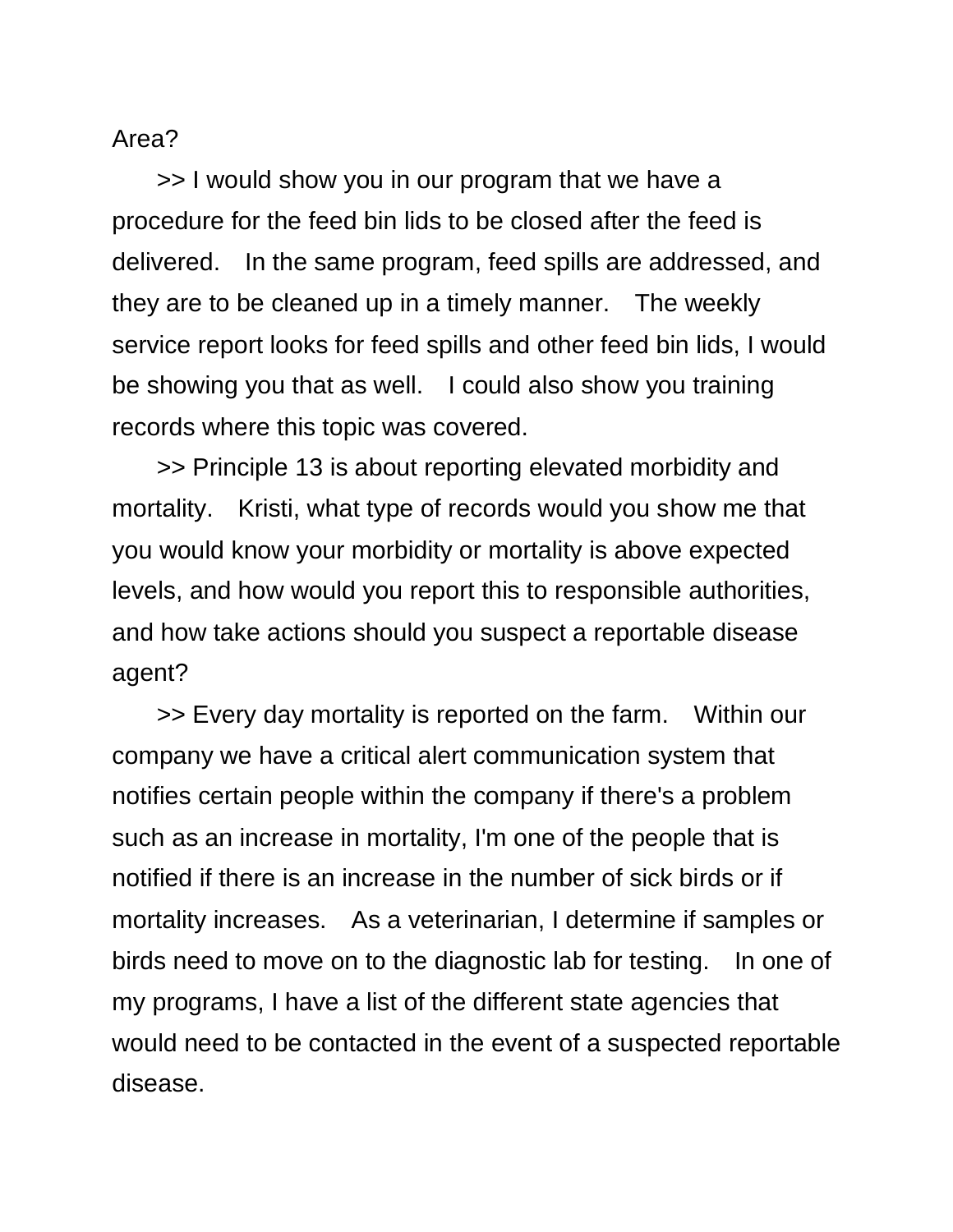>> Principle 14 is the audit itself. Auditing is based on flock sizes or the total number of birds raised in a year as shown in the earlier slides. This paper based assessment audit would be performed at least every two years or a sufficient number of times during that period by the State NPIP OSA to ensure that the participant is in compliance. Julie, what happens if I fail my document audit with you?

>> Well, then you can request to have a check audit performed by a team on appointed by the national NPIP office which would include myself as a state OSA, an APHIS poultry subject matter expert, and a licensed accredited poultry veterinarian familiar with your type of operation. And let's hope that doesn't happen. It should not happen if all the 13 principles that we covered are included in your biosecurity program on your farm, that it's written clearly in your plan and documented as being performed. And once again, as Kristi has said, say what you do, and do what you say, which is very critical for plans and auditing. Kristi and I hope these examples were helpful to you as you prepare for your audit. Chrislyn, we turn that back over to you.

>> Excellent information. Thank you, Doctor Helm and Doctor Scott. I'll conclude our presentation with an overview of the resources available through USDA APHIS that can help enhance biosecurity practices at your site and support your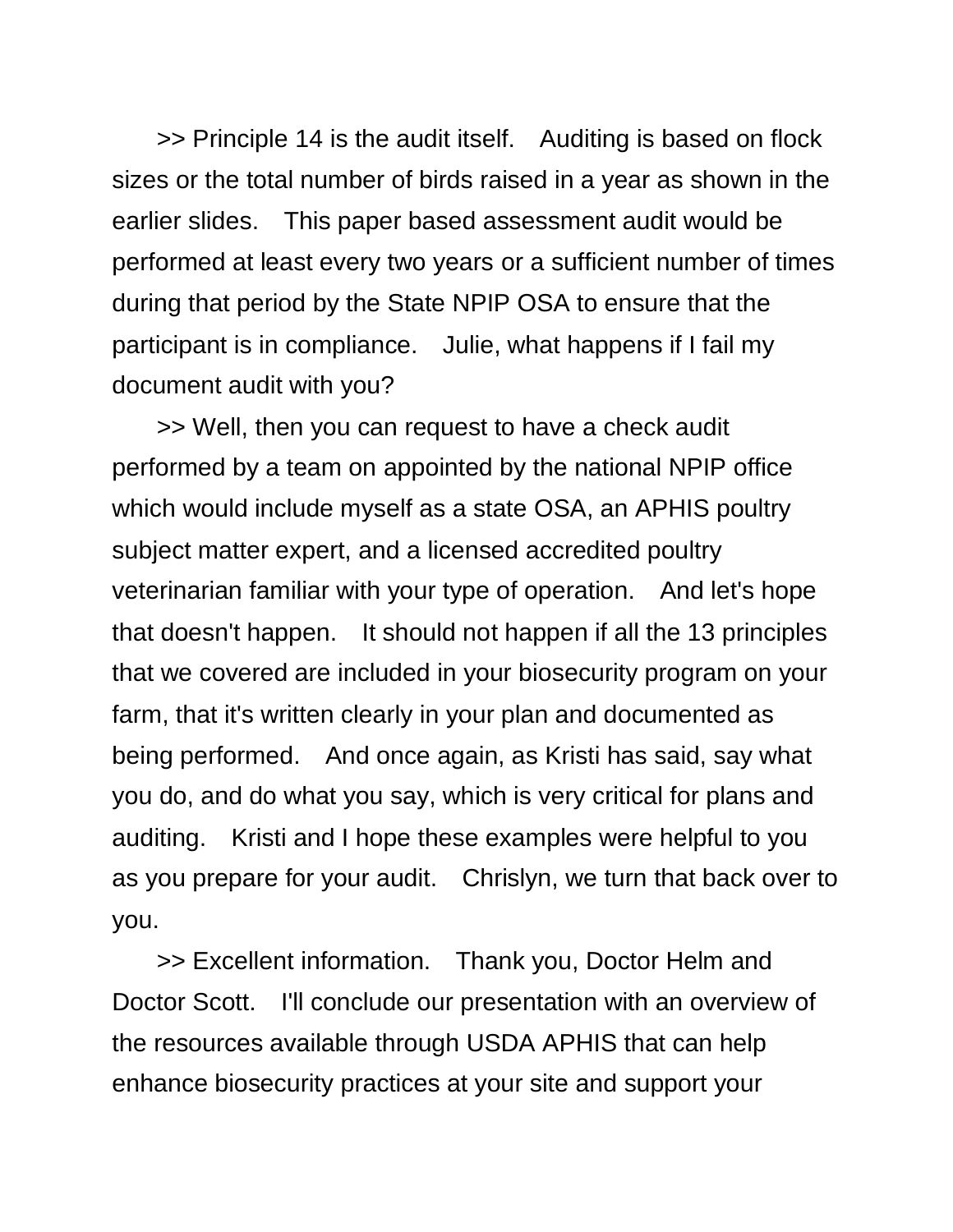preparations for the NPIP audit. APHIS veterinary services is developing a library of checklists that provide practical tips and recommendations to support each of the 14 NPIP principles. We encourage you to visit the Defend the Flock website to view and download the checklists and incorporate in your training programs. All of the checklists are available in multiple languages including Spanish, Chinese, Vietnamese, and Tagalog. Recent additions such as the checklist covering the role of the biosecurity coordinator and training will be especially helpful for the NPIP audits. New checklists will continue to be added throughout the year. The Defend the Flock website has many other free tools including videos, recordings of prior webinars, and graphics for social media that can help you promote biosecurity on your site and to your stakeholders, no matter the size of are flock. All of the USDA APHIS Defend the Flock materials can be found on the campaign website at the bottom of the slide. Aphis.usda.gov/animalhealth/defendtheflock. You can also find additional information about the National Poultry Improvement Plan at poultryimprovement.org. Be sure to check out more helpful information on our social media channels. This presentation along with the answers to your questions will be available for download from the Defend the Flock website shortly. Be sure to follow Defend the Flock on Facebook and Twitter to be notified when this presentation is available.